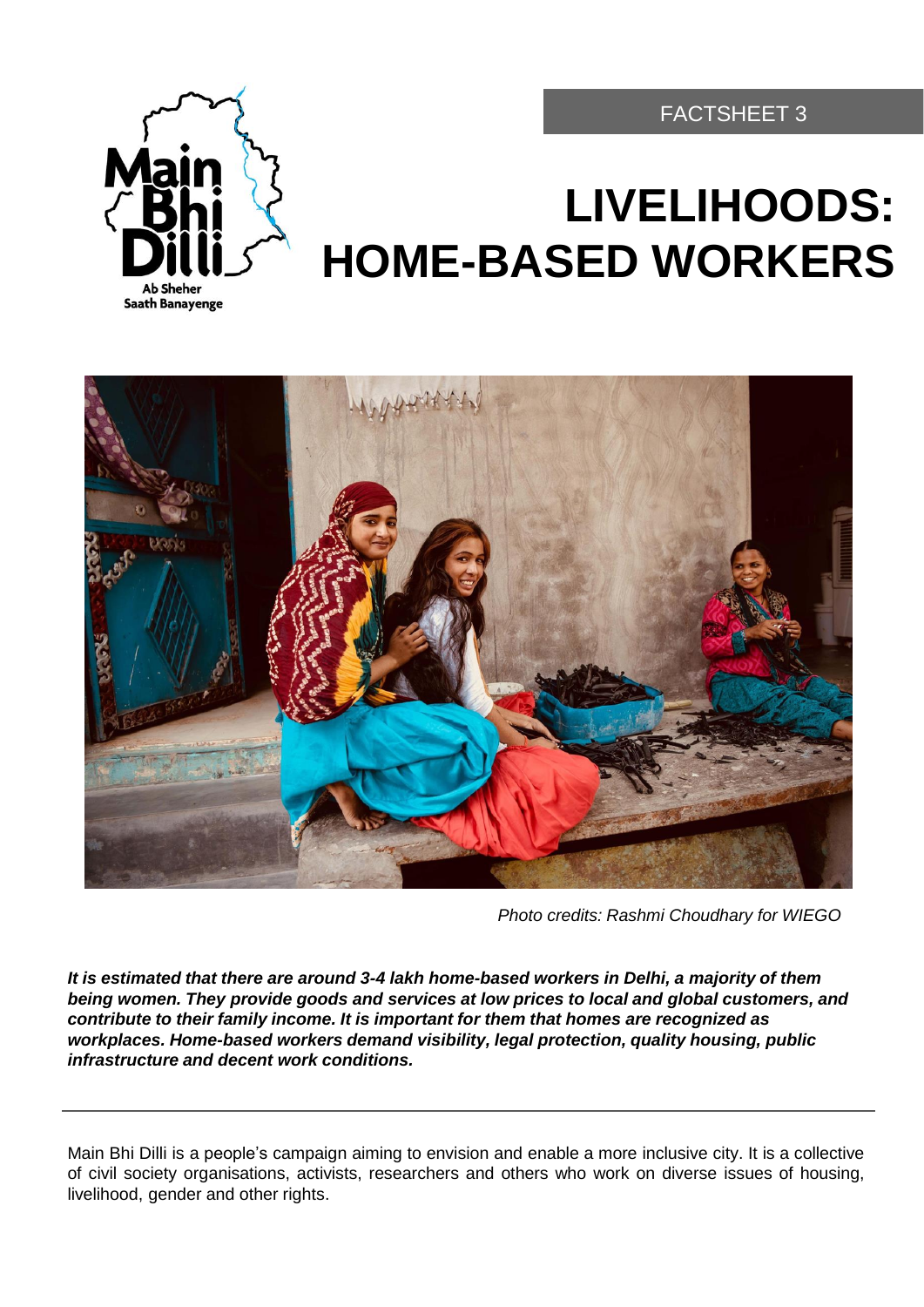# **HOME-BASED WORKERS IN THE CITY**

The category of workers who do productive or remunerative work from within or around their homes are home-based workers. These workers produce a wide range of low and high-end goods and services for both domestic and global markets (WIEGO). There are two kinds of home-based workers:

- Self-employed- those who buy their own raw materials and supplies and sell their own finished goods, mainly to local customers and buyers.

- Sub-contracted/homeworkersthose who produce goods for firms in national and global supply chains.

#### **Home-based work clusters in Delhi**



Source: Mapping by WIEGO based on first and secondary research studies on home-based work in Delhi

**Estimated to constitute around 7% of non-agricultural workforce in Delhi- 13% for women and 6% for men (WIEGO)**

# **CONTRIBUTIONS TO THE CITY**

## **SUPPORT TO HOUSEHOLD INCOME**

- More work taken up in times of distress- allows for more regular cash flow than monthly wage work

#### **ECONOMIC VALUE**

Supply of low-cost goods Create demand for other goods Low cost input to make final industrial product cheaper **Taxes** 

#### **CARE WORK**

- Allows them to balance the burden of caring for children and elderly, and other household tasks

#### **ENVIRONMENTAL**

- By not commuting on a regular basis and relying more on walking or cycling, home-based workers reduce traffic congestion and air pollution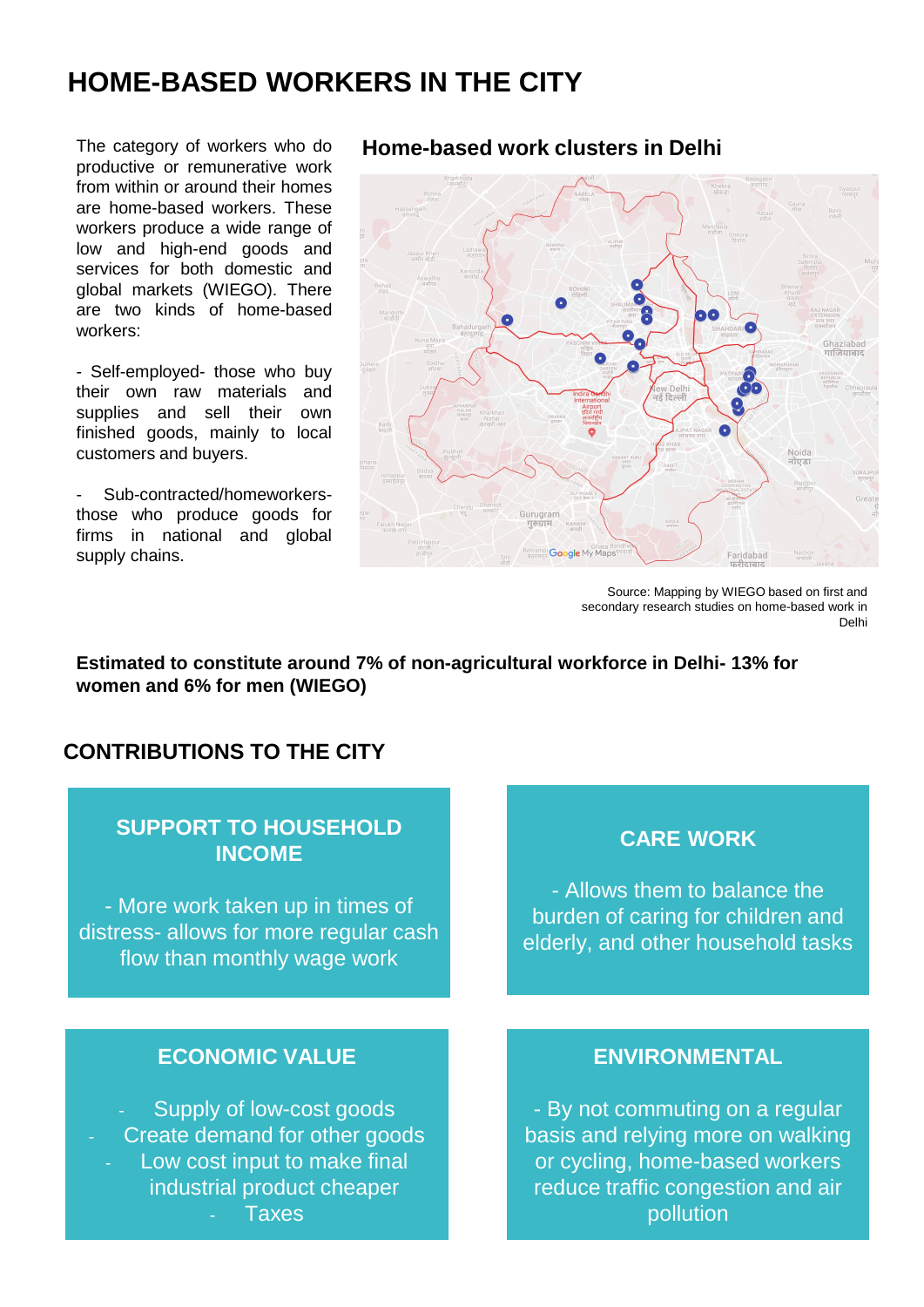# **KEY ISSUES**

# **INVISIBILITY & LACK OF LEGAL IDENTITY**

- Not counted in labour and city statistics -Homes not recognised as workplaces - No National Policy

# **LACK OF DECENT WORK CONDITIONS**

-Low wages -Long and irregular hours -No formal contracts -No social protection -No market access -Lack of representation or collective voice

# **EVICTION POLICY**

- Loss of work linkages lowers bargaining power -Lack of other livelihood options in peripheral resettlement areas

**PROBLEMS OF HOME-BASED WORKERS** 

### **RIGID ZONING REGULATIONS**

-Penalisation of work at home in single-use zoning

## **LACK OF BASIC INFRASTRUCTURE SERVICES**

-Problems of congested underserved areas felt doubly as home and workplace -Time on productive work lost due to irregular service provision and increased burden on women in fulfilling care responsibilities -Safety and affordability of transport linkages impacts on productivity and earnings

# **POOR HOUSING SIZE & QUALITY**

- -Cannot take bulk orders in small house
- -Fragmented work times due to competing uses for space
- -No storage space
- -Damage of material and increase in strain due to low quality of house and ventilation
- Lack of safety standards in housing construction